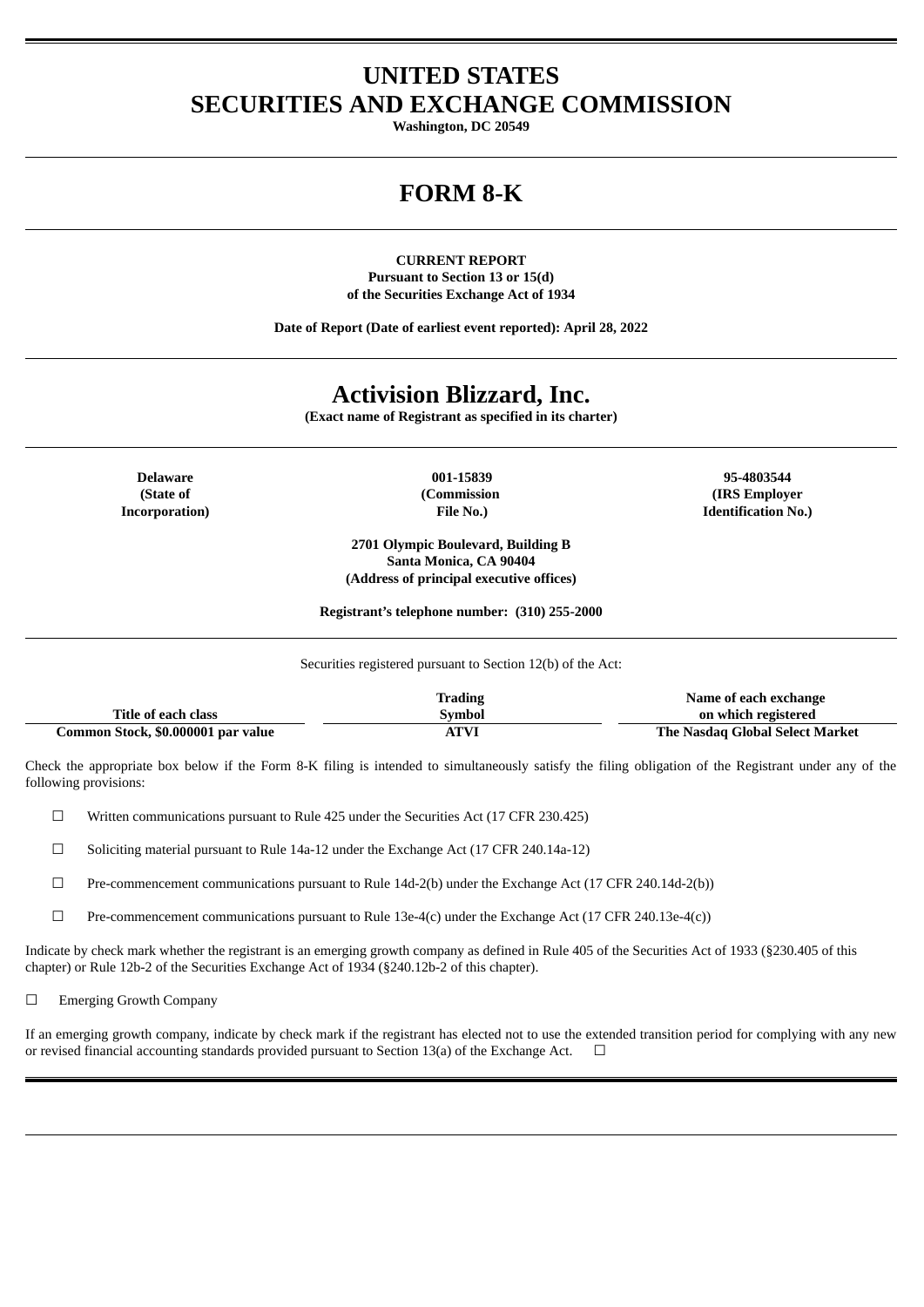### **Item 5.07 Submission of Matters to a Vote of Security Holders**

On April 28, 2022, Activision Blizzard, Inc., a Delaware corporation (the "Company"), held a special meeting of stockholders (the "Special Meeting") to vote on the proposals described in the Company's definitive proxy statement filed with the U.S. Securities and Exchange Commission on March 21, 2022.

Each of the proposals upon which the Company's stockholders voted at the Special Meeting, and the final, certified results reported by the Company's independent inspector of elections, American Election Services, LLC, are set forth below.

1. Adoption of the Agreement and Plan of Merger (as it may be amended from time to time), dated as of January 18, 2022, by and among the Company, Microsoft Corporation and Anchorage Merger Sub Inc., a wholly owned subsidiary of Microsoft Corporation (the "Merger Agreement") (the "Merger Proposal").

| For<br>$\sim$ $\sim$     | gainst               | mı     | Non-<br>-Votes<br>Broker |
|--------------------------|----------------------|--------|--------------------------|
| $0.005$ $\pm 4.0$<br>rno | .849<br>: 847<br>. . | 786.52 |                          |

The Merger Proposal was approved by the Company's stockholders at the Special Meeting.

2. Approval, by means of a non-binding, advisory vote, of compensation that will or may become payable to the named executive officers of the Company in connection with the merger (the "Merger-Related Compensation Proposal").

| For<br>___        | gainst                          | Abstain            | <b>Broker Non-Votes</b><br>- - - - |
|-------------------|---------------------------------|--------------------|------------------------------------|
| 104<br>357<br>חכי | .964<br>189.<br>.<br>$\sqrt{ }$ | $^{\circ}$ 004.81. |                                    |

The Merger-Related Compensation Proposal was approved by the Company's stockholders at the Special Meeting.

3. Adjournment of the Special Meeting to a later date or dates, if necessary or appropriate, to allow time to solicit additional proxies if there are insufficient votes to adopt the Merger Agreement at the time of the Special Meeting (the "Adjournment Proposal").

Because the Company's stockholders approved the Merger Proposal, the Adjournment Proposal was rendered moot and not presented.

### **Item 8.01 Other Events.**

The information set forth in Item 5.07 is incorporated by reference herein. On April 28, 2022, the Company issued a press release announcing the results of the Special Meeting held today. A copy of the press release is attached hereto as Exhibit 99.1 and is incorporated herein by reference.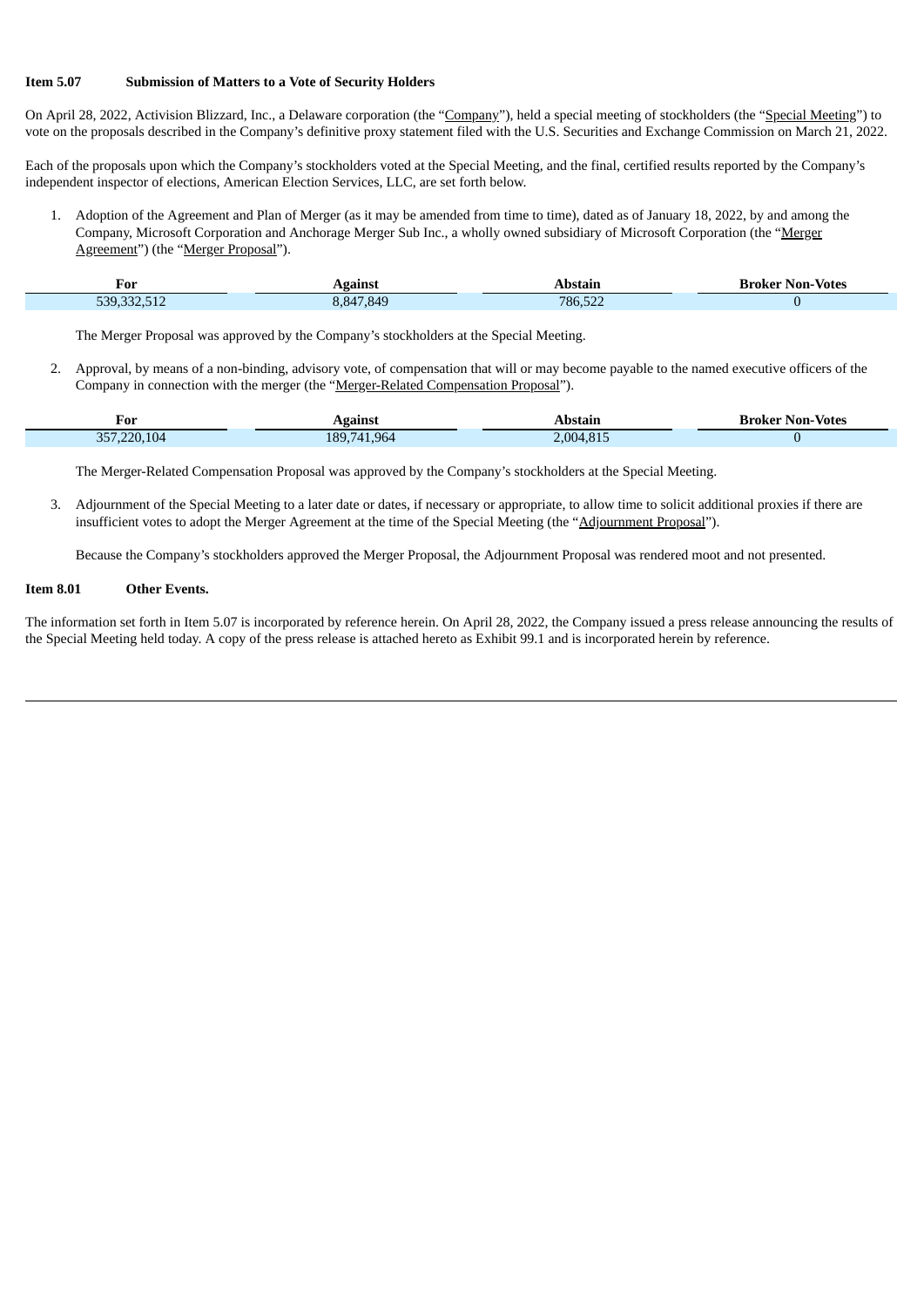## **Item 9.01 Financial Statements and Exhibits.**

(d) Exhibits

[99.1](#page-4-0) Press [Release,](#page-4-0) dated April 28, 2022.

104 Cover Page Interactive Data File (embedded within the Inline XBRL document)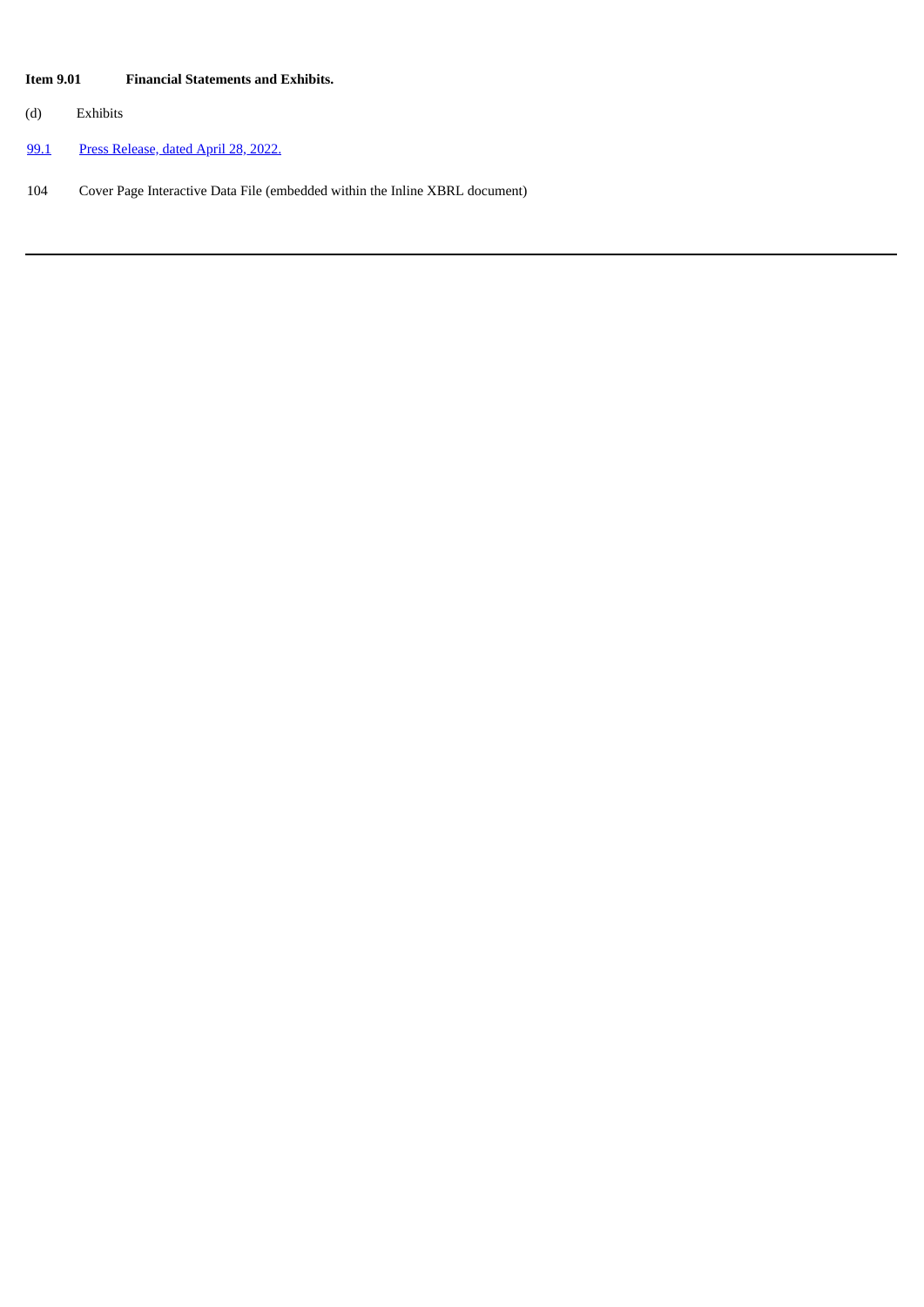## **SIGNATURES**

Pursuant to the requirements of the Securities Exchange Act of 1934, as amended, the Registrant has duly caused this Report to be signed on its behalf by the undersigned hereunto duly authorized.

Date: April 28, 2022

## **ACTIVISION BLIZZARD, INC.**

By: /s/ Frances Townsend

Name: Frances Townsend Title: Executive Vice President for Corporate Affairs, Corporate Secretary, and Chief Compliance Officer